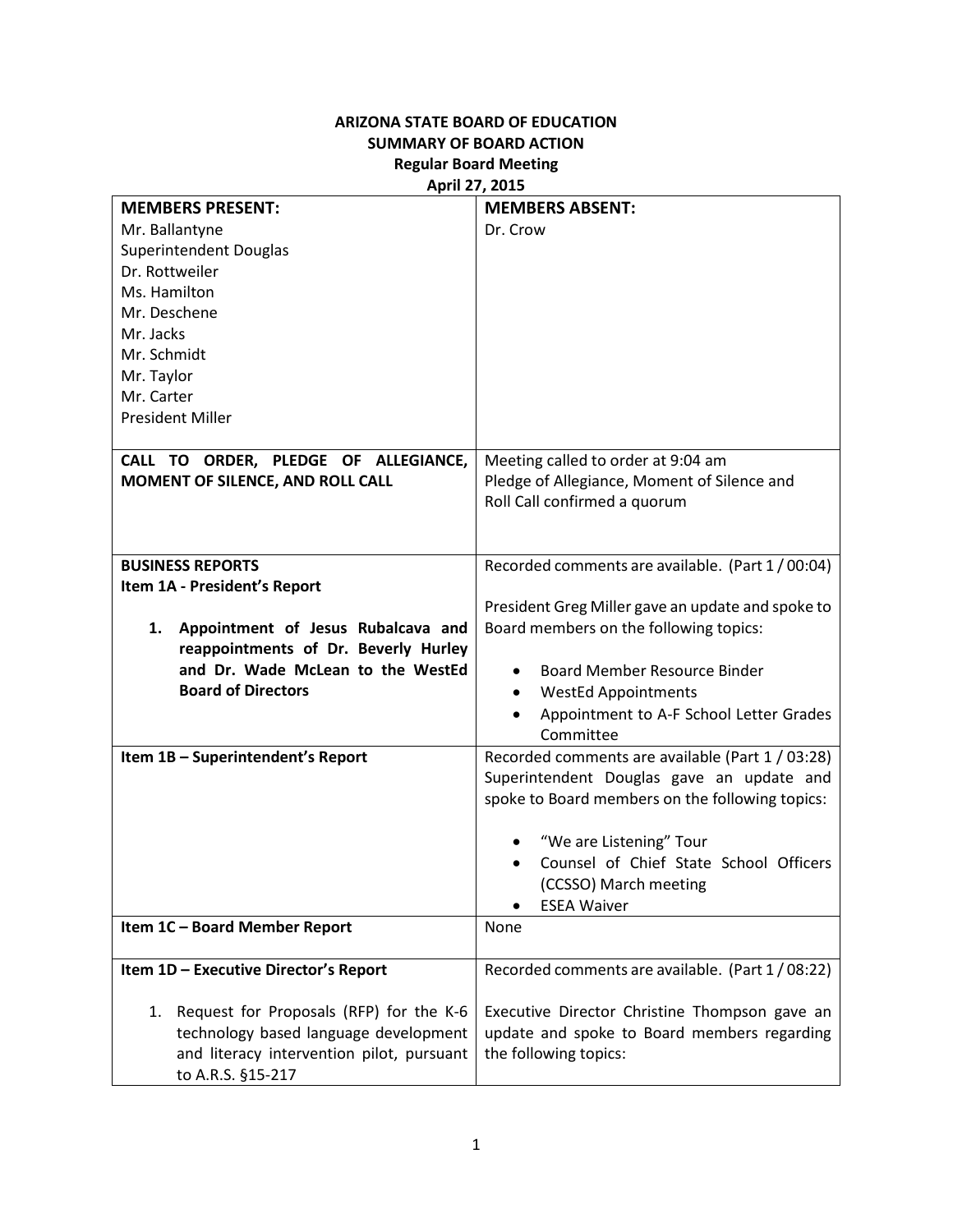|                                                                                                                                                                                                                                                                                                 | RFP for K-6 technology based language<br>$\bullet$<br>development and literacy intervention<br>pilot                                                                                        |
|-------------------------------------------------------------------------------------------------------------------------------------------------------------------------------------------------------------------------------------------------------------------------------------------------|---------------------------------------------------------------------------------------------------------------------------------------------------------------------------------------------|
| Item 2. - CONSENT AGENDA                                                                                                                                                                                                                                                                        | Recorded comments are available. (Part 1 / 11:00)                                                                                                                                           |
| A. Receipt of the summary of Board actions for<br>the March 23, 2015 meeting. Pursuant to A.R.S.<br>§ 38-431.01(D), beginning with the January 26,<br>2015 meeting of the Board, audio recordings of<br>meetings are available for public<br><b>Board</b><br>inspection on the Board's website. | <b>MOTION</b><br>Mr. Carter made a motion to approve the<br>Consent Agenda with the exception of Item 2A<br>and Item 2E. Vice President Ballantyne seconded<br>the motion.                  |
| <b>B.Consideration</b> to<br>approve the following                                                                                                                                                                                                                                              | Motion passed unanimously.                                                                                                                                                                  |
| contract abstracts:<br>1. Arizona Integrated Basic Education and Skills<br><b>Training</b><br>2. Adult Education Assistance Award FY2016                                                                                                                                                        | Item 2A was discussed.<br>Recorded comments are available (Part 1/<br>11:40                                                                                                                 |
| C.Consideration to approve additional monies for<br>teacher compensation for Fiscal Year 2015-2016<br>to districts that have submitted Statements of<br>Assurance, pursuant to A.R.S. § 15-952 and A.R.S.<br>$$15-537$                                                                          | <b>MOTION</b><br>Member Schmidt made a motion to approve<br>Item 2A Member Taylor seconded the motion.<br>Motion passed with a majority vote (9-0-1)<br>(Abstained: Superintendent Douglas) |
| D.Consideration to accept voluntary surrender of<br>the teaching certificates held by the following:<br>1.Alfred Trejo, Jr.<br>2.Brooke N. Hesson                                                                                                                                               | Item 2E was discussed.<br>Recorded comments are available (Part 1 /<br>24:36)<br><b>MOTION</b>                                                                                              |
| E.Consideration to permanently revoke any and<br>all teaching certificates held by David Rogers,                                                                                                                                                                                                | Member Ballantyne made a motion to approve<br>Item 2E. Member Carter seconded the motion.                                                                                                   |
| pursuant to A.R.S. § 15-550                                                                                                                                                                                                                                                                     | Motion passed unanimously.                                                                                                                                                                  |
| <b>F.Consideration</b> to<br>appoint Pinal<br>County<br>Superintendent Jill Broussard to the Certification<br><b>Advisory Committee</b>                                                                                                                                                         |                                                                                                                                                                                             |
| G.Consideration to approve qualification score<br>for the Spring 2015 administration of the Move<br>On When Ready (MOWR)/Excellence for All<br>World History Exam (E4A) related to Board<br>Examinations Systems and the Grand Canyon<br>Diploma, as described in the materials                 |                                                                                                                                                                                             |
|                                                                                                                                                                                                                                                                                                 |                                                                                                                                                                                             |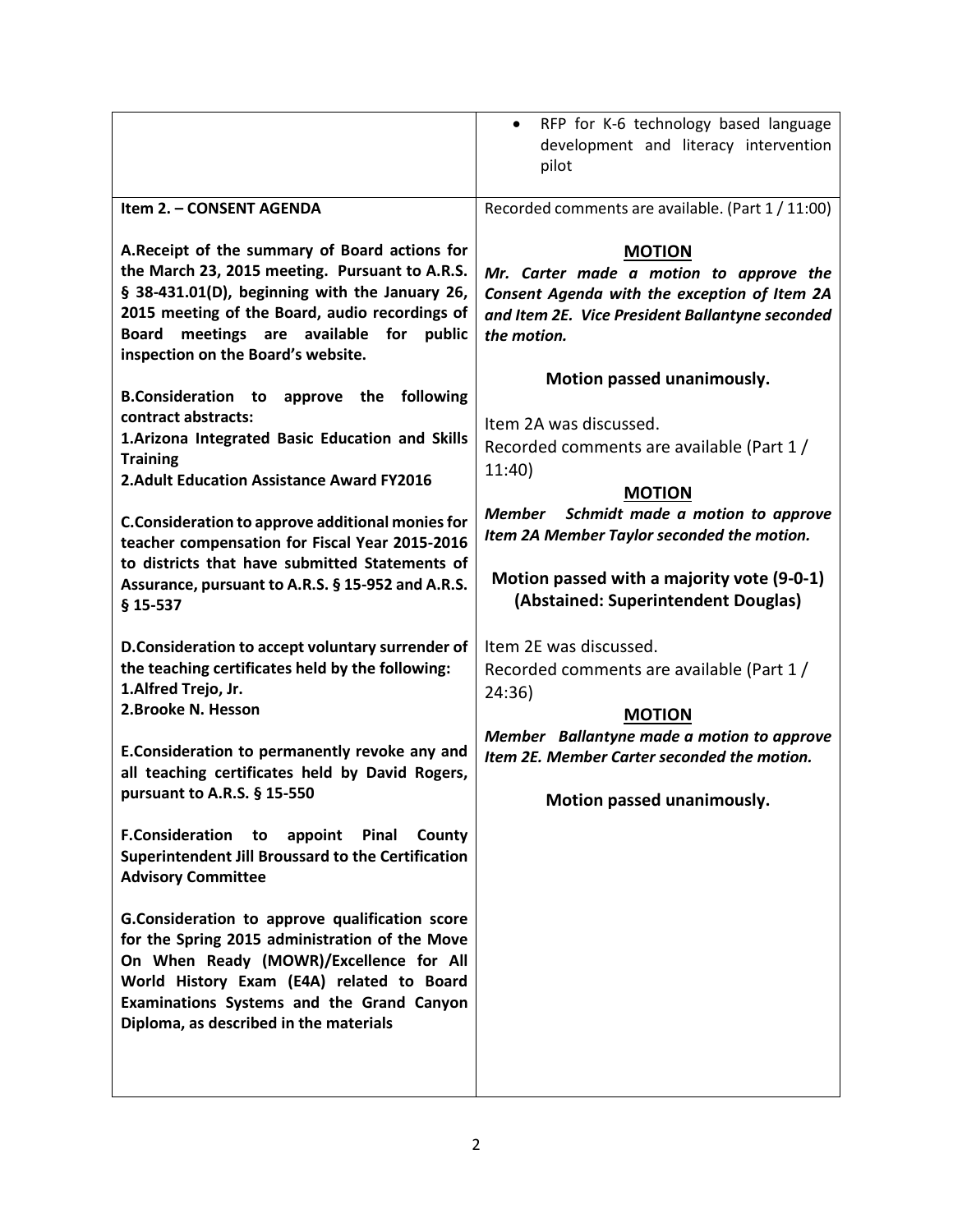| H.Consideration to approve the Move on When<br>Reading (MOWR) LEA literacy plans which have                                                      |                                                                                                                                                                                                                                                                                                                |
|--------------------------------------------------------------------------------------------------------------------------------------------------|----------------------------------------------------------------------------------------------------------------------------------------------------------------------------------------------------------------------------------------------------------------------------------------------------------------|
| been reviewed for release of K-3 Reading Base                                                                                                    |                                                                                                                                                                                                                                                                                                                |
| Support funds, as described in the materials                                                                                                     |                                                                                                                                                                                                                                                                                                                |
| Consideration to approve expenditure of<br>I.                                                                                                    |                                                                                                                                                                                                                                                                                                                |
| funds for the Arizona Education Learning and                                                                                                     |                                                                                                                                                                                                                                                                                                                |
| Accountability System (AELAS), pursuant to                                                                                                       |                                                                                                                                                                                                                                                                                                                |
| A.R.S. § 15-249, as described in the materials                                                                                                   |                                                                                                                                                                                                                                                                                                                |
| Item 3. CALL TO THE PUBLIC                                                                                                                       | Recorded comments are available. (Part 1/28:58)                                                                                                                                                                                                                                                                |
| This is the time for the public to comment.<br>Members of the Board may not discuss items that<br>are not specifically identified on the agenda. | The following members of the public spoke during<br>Call to the Public:                                                                                                                                                                                                                                        |
| Therefore, pursuant to A.R.S. 38-431.01(H),                                                                                                      | Joe Guesk, Why do we educate                                                                                                                                                                                                                                                                                   |
| action taken as a result of public comment will be                                                                                               | Becky Hill, Arizona Chamber of Commerce                                                                                                                                                                                                                                                                        |
| limited to directing staff to study the matter,                                                                                                  |                                                                                                                                                                                                                                                                                                                |
| responding to any criticism or scheduling the                                                                                                    |                                                                                                                                                                                                                                                                                                                |
| matter for further consideration and decision at                                                                                                 |                                                                                                                                                                                                                                                                                                                |
| a later date.                                                                                                                                    |                                                                                                                                                                                                                                                                                                                |
| Item 4. GENERAL SESSION                                                                                                                          | Recorded comments are available. (Part 1/35:38)                                                                                                                                                                                                                                                                |
|                                                                                                                                                  |                                                                                                                                                                                                                                                                                                                |
| 4A. Presentation and discussion regarding                                                                                                        | Susie Cannata, Lobbyist for the State Board of                                                                                                                                                                                                                                                                 |
|                                                                                                                                                  |                                                                                                                                                                                                                                                                                                                |
| legislative affairs. The Board may take action to                                                                                                | Education presented this item to the Board.                                                                                                                                                                                                                                                                    |
| support, oppose or remain neutral on specific                                                                                                    |                                                                                                                                                                                                                                                                                                                |
| legislative proposals                                                                                                                            | No action required. Presentation Only.                                                                                                                                                                                                                                                                         |
| 4B. Presentation, discussion and consideration to                                                                                                | Recorded comments are available. (Part 1/43:47)                                                                                                                                                                                                                                                                |
| adopt the proposed policy for the review of the                                                                                                  |                                                                                                                                                                                                                                                                                                                |
| Arizona Mathematics Standards and English                                                                                                        | Christine Thompson, SBE Executive<br>Director                                                                                                                                                                                                                                                                  |
| <b>Language Arts Standards</b>                                                                                                                   | presented and addressed questions from the                                                                                                                                                                                                                                                                     |
|                                                                                                                                                  | Board.                                                                                                                                                                                                                                                                                                         |
|                                                                                                                                                  | The following members of the public spoke during                                                                                                                                                                                                                                                               |
|                                                                                                                                                  | this item:                                                                                                                                                                                                                                                                                                     |
|                                                                                                                                                  | Erin Hart, COO, Expect More Arizona                                                                                                                                                                                                                                                                            |
|                                                                                                                                                  |                                                                                                                                                                                                                                                                                                                |
|                                                                                                                                                  | <b>MOTION</b>                                                                                                                                                                                                                                                                                                  |
|                                                                                                                                                  | Mr. Carter made a motion motion to adopt the<br>proposed policy to for the review of the Arizona<br>Mathematics Standards and English Language<br>Standards. Vice President Ballantyne<br><b>Arts</b><br>seconded the motion.<br>Motion passed with a majority vote (9-1)<br>(Opposed: Superintendent Douglas) |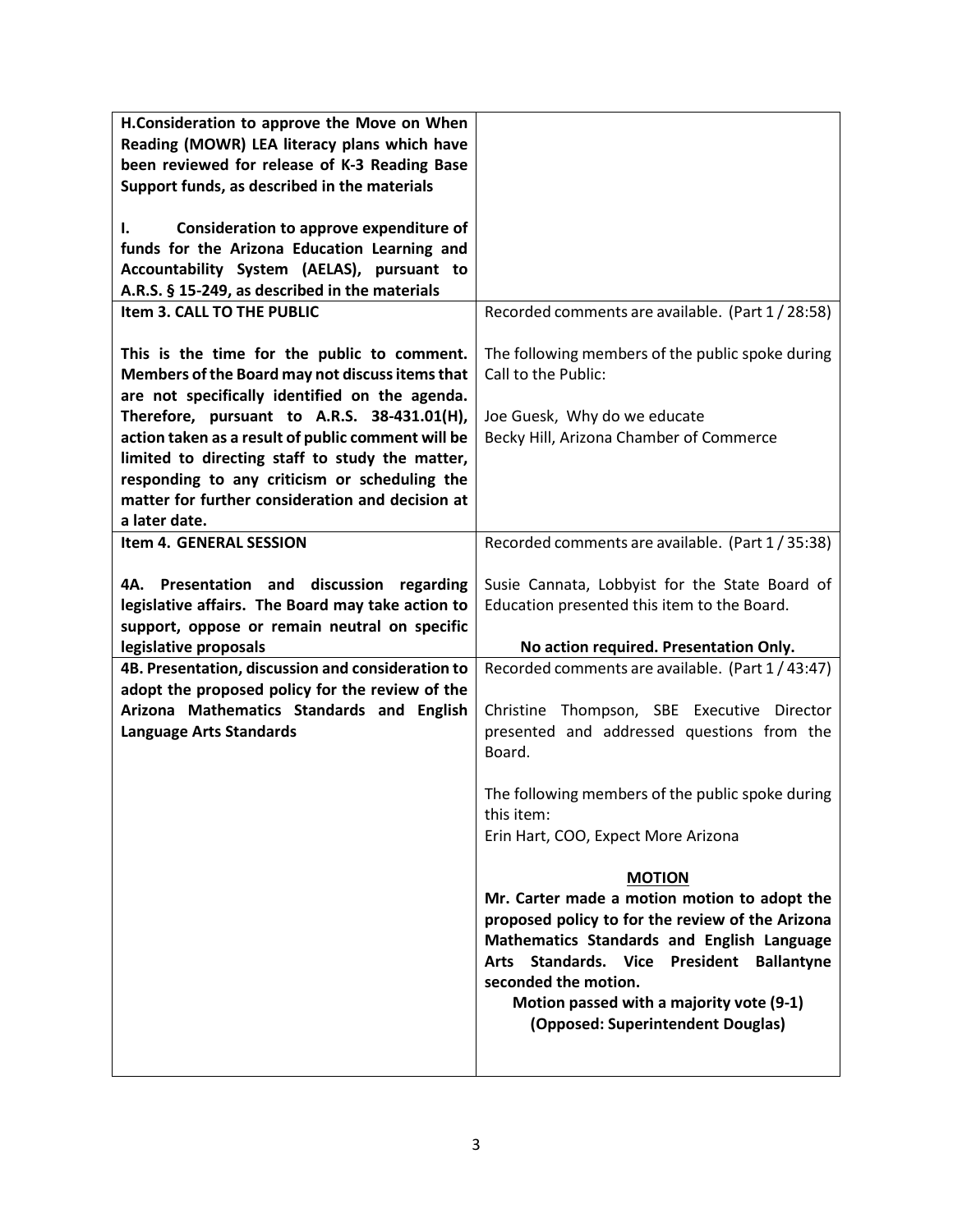| 4C. Presentation, discussion and consideration to<br>review<br>process for Arts Standards<br>open<br><b>Development</b>                                                                                                                                                                                                                                                                                                                                                                  | Recorded comments are available. (Part 1 / 59:52)<br>Sarah<br>Gilette,<br>ADE<br>Associate<br>Deputy<br>Superintendent,<br>Academic<br>$K-12$<br>Standards,<br>presented and addressed questions by the Board.<br><b>MOTION</b><br>Vice President Ballantyne made the motion<br>motion to open the review process for the draft<br>Arts Standards. Mr. Schmidt seconded the<br>motion.<br>Motion passed unanimously.                                                                                                                                                                                                    |
|------------------------------------------------------------------------------------------------------------------------------------------------------------------------------------------------------------------------------------------------------------------------------------------------------------------------------------------------------------------------------------------------------------------------------------------------------------------------------------------|-------------------------------------------------------------------------------------------------------------------------------------------------------------------------------------------------------------------------------------------------------------------------------------------------------------------------------------------------------------------------------------------------------------------------------------------------------------------------------------------------------------------------------------------------------------------------------------------------------------------------|
| 4D. Presentation, discussion, and consideration<br>regarding AzMERIT implementation, timeline for<br>the approval of AzMERIT standard setting, and<br>the proposed AzMERIT performance level names<br>and policy level descriptors                                                                                                                                                                                                                                                       | Recorded comments are available. (Part 1 /<br>1:06:15<br>ADE<br>Irene<br>Hunting,<br>Deputy<br>Associate<br>Superintendent of Assessment presented and<br>addressed questions from the Board.<br>The following members of the public spoke during<br>Call to the Public on this item:<br>Dr. Joe O'Rielly, Mesa Public Schools<br>Janice Palmer, Arizona School Boards Association<br>Jennifer Reynolds, Arizonans against Common<br>Core<br>Becky Hill, Arizona Chamber of Commerce<br>Dr. Ildi Laczko-Kerr, Arizona Charter Schools<br>Association<br><b>ITEM TABLED</b><br>Item 4D was tabled until the May meeting. |
| 4E. Presentation, discussion and consideration<br>to authorize the Executive Director to execute a<br>lease for office space. Pursuant to A.R.S. § 38-<br>431.03(A)(7), the Board may vote to convene in<br>executive session, which will not be open to the<br>public for discussion or consultation with<br>designated representatives of the Board in order<br>to consider its position and instruct its<br>representatives regarding negotiations for the<br>lease of real property. | (Part $1 /$<br>Recorded comments are available.<br>2:10:20<br><b>MOTION</b><br>Vice President Ballantyne made a motion to<br>authorize the Executive Director to execute a<br>lease for office space, with approval of the Board<br>Member Schmidt seconded the<br>President.<br>motion.<br>Motion Passed with a majority vote (9-1)                                                                                                                                                                                                                                                                                    |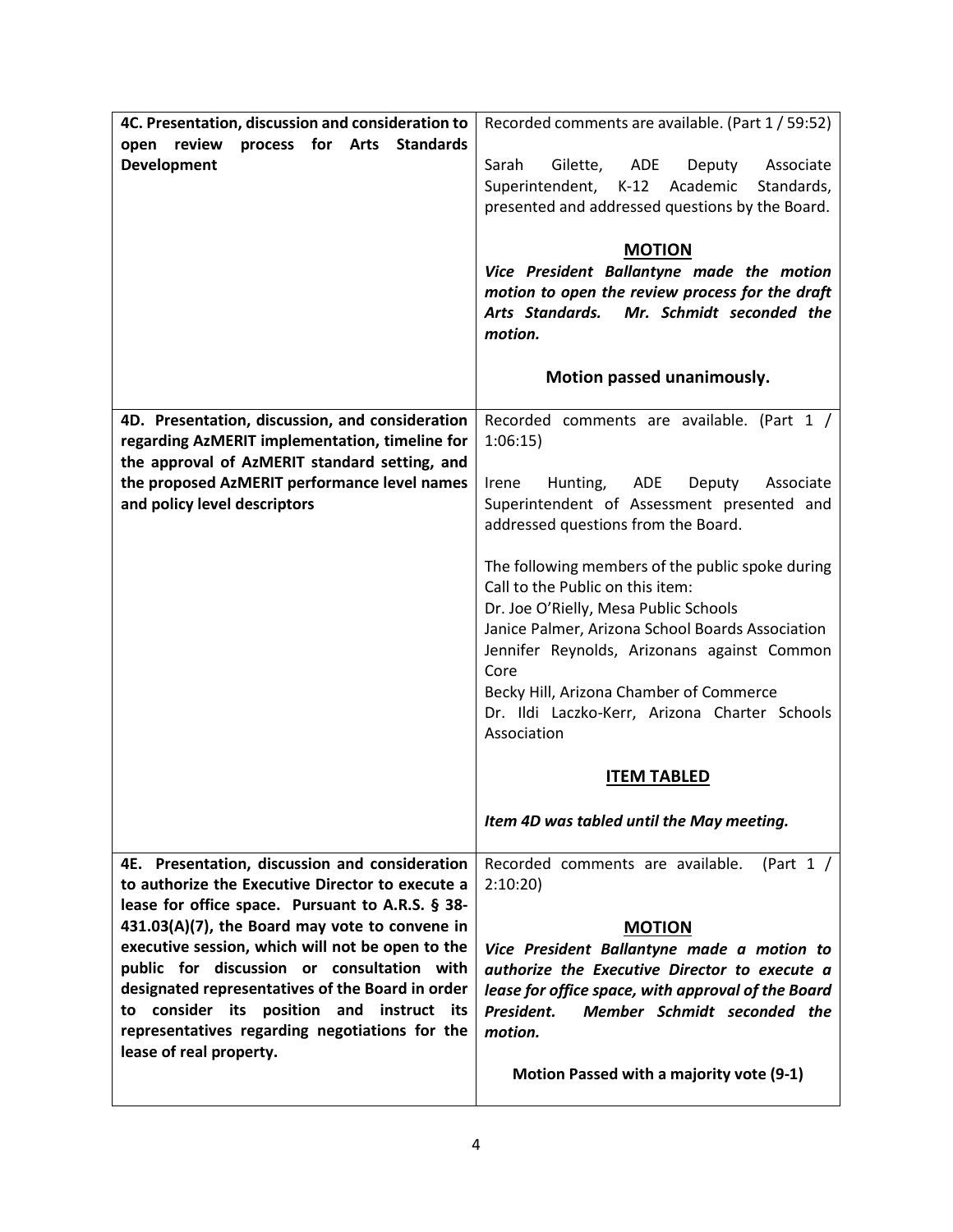|                                                      | President Miller requested a                      |
|------------------------------------------------------|---------------------------------------------------|
|                                                      | Roll Call vote for Item 4E.                       |
|                                                      |                                                   |
|                                                      | <b>Member Carter: Aye</b>                         |
|                                                      | <b>Member Deschene: Aye</b>                       |
|                                                      |                                                   |
|                                                      | <b>Superintendent Douglas: Nay</b>                |
|                                                      | <b>Member Hamilton: Aye</b>                       |
|                                                      | <b>Member Jacks: Aye</b>                          |
|                                                      | <b>Member Rottweiler: Aye</b>                     |
|                                                      | <b>Member Schmidt: Aye</b>                        |
|                                                      | <b>Member Taylor: Aye</b>                         |
|                                                      | Vice President Ballantyne: Aye                    |
|                                                      | <b>President Miller: Aye</b>                      |
| 4F. Presentation, discussion and consideration to    | Recorded comments are available.<br>(Part $1/$    |
| authorize the State Board of Education Executive     | 02:16:00                                          |
| <b>Director</b><br>negotiate<br>and<br>execute<br>to |                                                   |
| Intergovernmental Services Agreements for            | <b>MOTION</b>                                     |
| administrative services as the Board becomes a       | Member Ballantyne made a motion motion to         |
| separate state budget unit in Fiscal Year 2015-      | authorize the Executive Director to negotiate and |
| 2016.                                                | execute Intergovernmental Services Agreements     |
|                                                      | for administrative services. Member Rottweiler    |
|                                                      | seconded the motion.                              |
|                                                      |                                                   |
|                                                      |                                                   |
|                                                      | Motion passed with a majority vote (9-1)          |
|                                                      | (Opposed: Superintendent Douglas)                 |
| 4G. Presentation and discussion related to Indian    | Recorded comments are available.<br>(Part $1 /$   |
| Education and consideration to reaffirm the          | 02:17:30)                                         |
| Board Policy Statement on Indian Education.          |                                                   |
|                                                      | Debra Norris, ADE Director of Indian Education    |
|                                                      | presented and answered questions pertaining to    |
|                                                      | this item.                                        |
|                                                      |                                                   |
|                                                      | The following members of the public spoke during  |
|                                                      | Call to the Public on this item:                  |
|                                                      | Jacob Moore, ASU Assistant Vice President, Tribal |
|                                                      | Relations, Office of University Affairs           |
|                                                      |                                                   |
|                                                      | <b>MOTION</b>                                     |
|                                                      | Vice President Ballentyne made a motion to        |
|                                                      |                                                   |
|                                                      | direct Board staff to review and to seek input    |
|                                                      | from tribal communities regarding the State       |
|                                                      | Board Policy Statement on Indian Education.       |
|                                                      | Member Deschene seconded the motion.              |
|                                                      |                                                   |
|                                                      | Motion passed with a majority vote (9-0-1)        |
|                                                      | (Abstain: Superintendent Douglas)                 |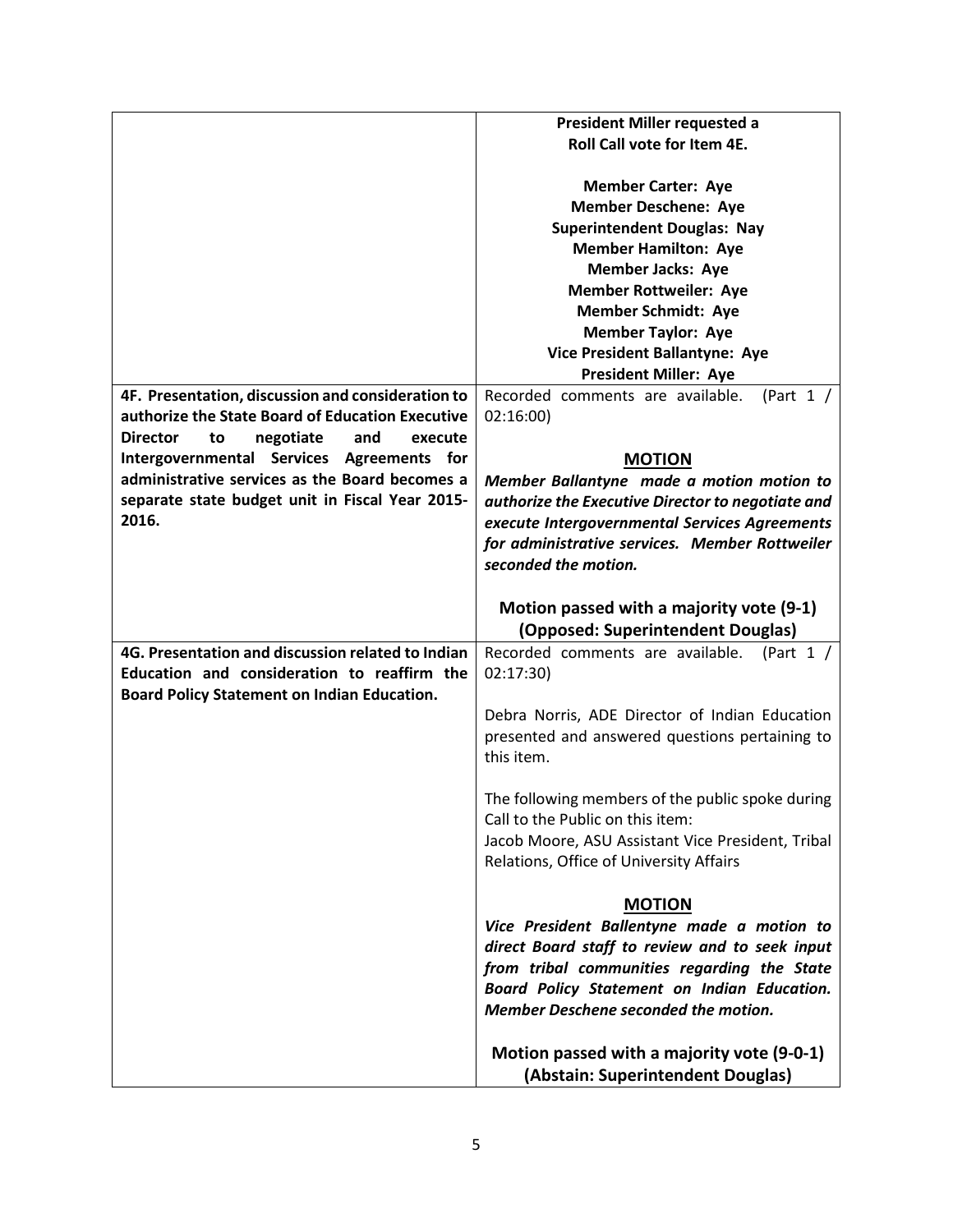| 4H. Presentation and discussion related to the       | Recorded comments are available.<br>(Part $1 /$                                   |
|------------------------------------------------------|-----------------------------------------------------------------------------------|
| <b>Educator Retention and Recruitment Taskforce</b>  | 03:00:55                                                                          |
| Report                                               |                                                                                   |
|                                                      |                                                                                   |
|                                                      | <b>MOTION</b>                                                                     |
|                                                      | No action required. Presentation only.                                            |
| 4I. Presentation, discussion and consideration to    | (Part $1 /$<br>Recorded comments are available.                                   |
| determine noncompliance with laws applicable         | 03:23:17                                                                          |
| to English language learners, pursuant to A.R.S. §   |                                                                                   |
| 15-756.08 (J) for Tuba City Unified School District. | Ellel,<br>Jordan<br>Assistant<br>Attorney<br>General                              |
|                                                      | presented and answered questions for this item.                                   |
|                                                      |                                                                                   |
|                                                      | Dr. Harold Begay, Superintendent for Tuba City                                    |
|                                                      | Unified School District spoke to the Board.                                       |
|                                                      |                                                                                   |
|                                                      | <b>MOTION</b>                                                                     |
|                                                      | Member Ballantyne made a motion to find, for                                      |
|                                                      | the reasons stated in ADE's letter of                                             |
|                                                      | noncompliance dated December 3, 2014, that                                        |
|                                                      | <b>Tuba Unified School District is noncompliant</b>                               |
|                                                      | with the laws pertaining to ELLs, thereby barring                                 |
|                                                      | the District from receiving any monies from the                                   |
|                                                      | <b>Arizona Structured English Immersion Fund</b>                                  |
|                                                      | established by A.R.S. § 15-756.04 for ELLs and                                    |
|                                                      | from reducing the monies spent on its ELL                                         |
|                                                      | programs despite the loss of monies caused by                                     |
|                                                      | its noncompliance. Member Carter seconded the                                     |
|                                                      | motion.                                                                           |
|                                                      |                                                                                   |
|                                                      | Motion passed unanimously.                                                        |
| 4J. Presentation, discussion and consideration to    | Recorded comments are available.<br>(Part $1/$                                    |
| rulemaking<br>close<br>procedures<br>adopt<br>and    | 03:33:25                                                                          |
| proposed amendments to rules<br>R7-2-615             |                                                                                   |
| regarding Bilingual Endorsements, English as a       | Christine Thompson, SBE Executive Director                                        |
| Second Language (ESL) Endorsements, Structured       | addressed the Board, noting that a new proposal                                   |
| English Immersion (SEI) Endorsements, and R7-2-      | regarding R7-2-615(K) and (L), English as a Second                                |
| 615 regarding Early Childhood Endorsements,          | Language (ESL) Endorsements and Structured                                        |
| and R7-2-616 and R7-2-621 regarding reciprocal       | English Immersion (SEI) Endorsements would be                                     |
|                                                      |                                                                                   |
| certificates.                                        | presented at the May SBE meeting.                                                 |
|                                                      |                                                                                   |
|                                                      | The following members of the public spoke during<br>Call to the Public this item: |
|                                                      |                                                                                   |
|                                                      | Jennifer Wells, Educational Training Specialist LLC                               |
|                                                      | Anne Swigard, Educational Training Specialists LLC                                |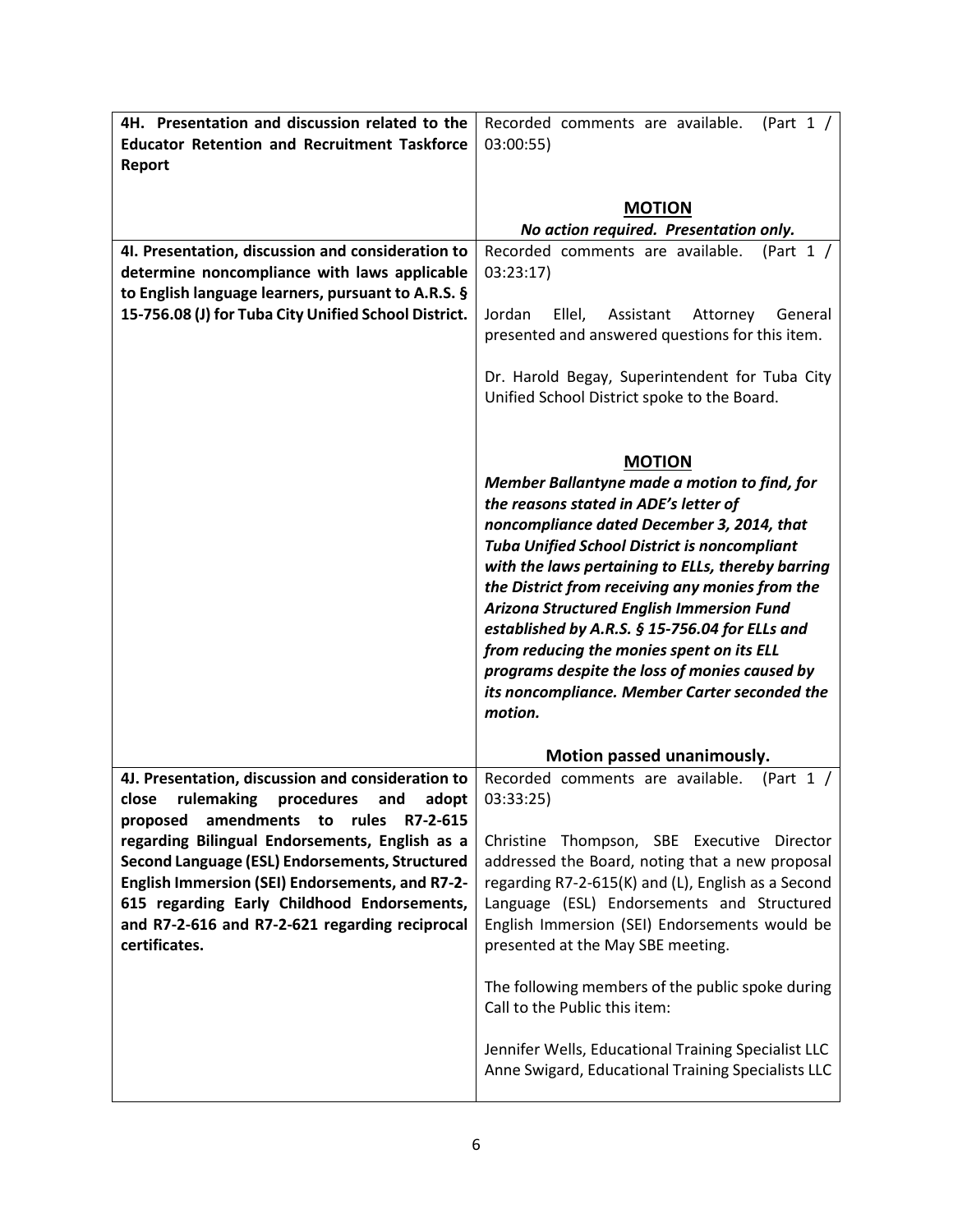|                                                                      | <b>MOTION</b>                                         |
|----------------------------------------------------------------------|-------------------------------------------------------|
|                                                                      | Vice President Ballantyne made a motion to close      |
|                                                                      | the rule making record and effective May 4, 2015,     |
|                                                                      | adopt proposed rules R7-2-615(J) and (N)              |
|                                                                      | regarding Bilingual Endorsements and Early            |
|                                                                      | Childhood Endorsements, and R7-2-616 and R7-2-        |
|                                                                      | 621 regarding reciprocal certificates. Member         |
|                                                                      | Carter seconded the motion.                           |
|                                                                      |                                                       |
|                                                                      | Motion passed with a majority vote (9-0-1)            |
|                                                                      | (Member Rottweiler was not present                    |
|                                                                      | for the vote)                                         |
| 4K. Presentation, discussion and consideration to                    | Recorded comments are available.<br>(Part $1 /$       |
| initiate rulemaking procedures for proposed                          | 03:45:20)                                             |
| amendments to rule R7-2-613 regarding PreK-12                        |                                                       |
| <b>Physical Education Certificate.</b>                               | <b>MOTION</b>                                         |
|                                                                      | Member Ballantyne made a motion to initiate           |
|                                                                      | procedures<br>rulemaking<br>for<br>proposed           |
|                                                                      | amendments to rule R7-2-613 regarding the             |
|                                                                      | <b>PreK-12 Physical Education Certificate. Member</b> |
|                                                                      | Carter seconded the motion.                           |
|                                                                      |                                                       |
|                                                                      | Motion passed unanimously.                            |
| 4L. Presentation and discussion regarding the                        | Recorded comments to move into Executive              |
| <b>Four-Hour</b><br><b>English</b><br>Language<br><b>Development</b> | Session and motion are available (Part 1 /            |
| <b>Complaint (U.S. Department of Education Office</b>                | 03:53:50)                                             |
| of Civil Rights (OCR) Case Number 08-10-4046                         |                                                       |
| and U.S. Department of Justice (DOJ) Case                            |                                                       |
| Number 169-8-81). Pursuant to A.R.S. § 38-                           | <b>MOTION</b>                                         |
| 431.03(A)(3) and (4), the Board may vote to                          | Member Vice President Ballantyne made a               |
| convene in executive session, which will not be                      | motion to convene into Executive Session.             |
| open to the public, for discussion or consultation                   | <b>Member Taylor seconded the motion.</b>             |
| for legal advice with the Board's attorneys                          |                                                       |
| and/or for discussion or consultation with the                       | Motion passed unanimously.                            |
| Board's attorneys in order to consider its position                  |                                                       |
| and instruct its attorneys in pending or                             | <b>Board convened into Executive Session at</b>       |
| contemplated<br>litigation<br>or in<br>settlement                    |                                                       |
| discussions conducted in order to avoid or                           | 1:04pm.                                               |
| resolve litigation.                                                  | <b>Meeting reconvened into Regular Meeting</b>        |
|                                                                      | at 1:38pm.                                            |
|                                                                      | <b>MOTION</b>                                         |
|                                                                      | Member Rottweiler made a motion to allow              |
|                                                                      |                                                       |
|                                                                      | the Board to direct the attorneys to proceed          |
|                                                                      | as instructed in Executive Session. Member            |
|                                                                      | Schmidt seconded the motion.                          |